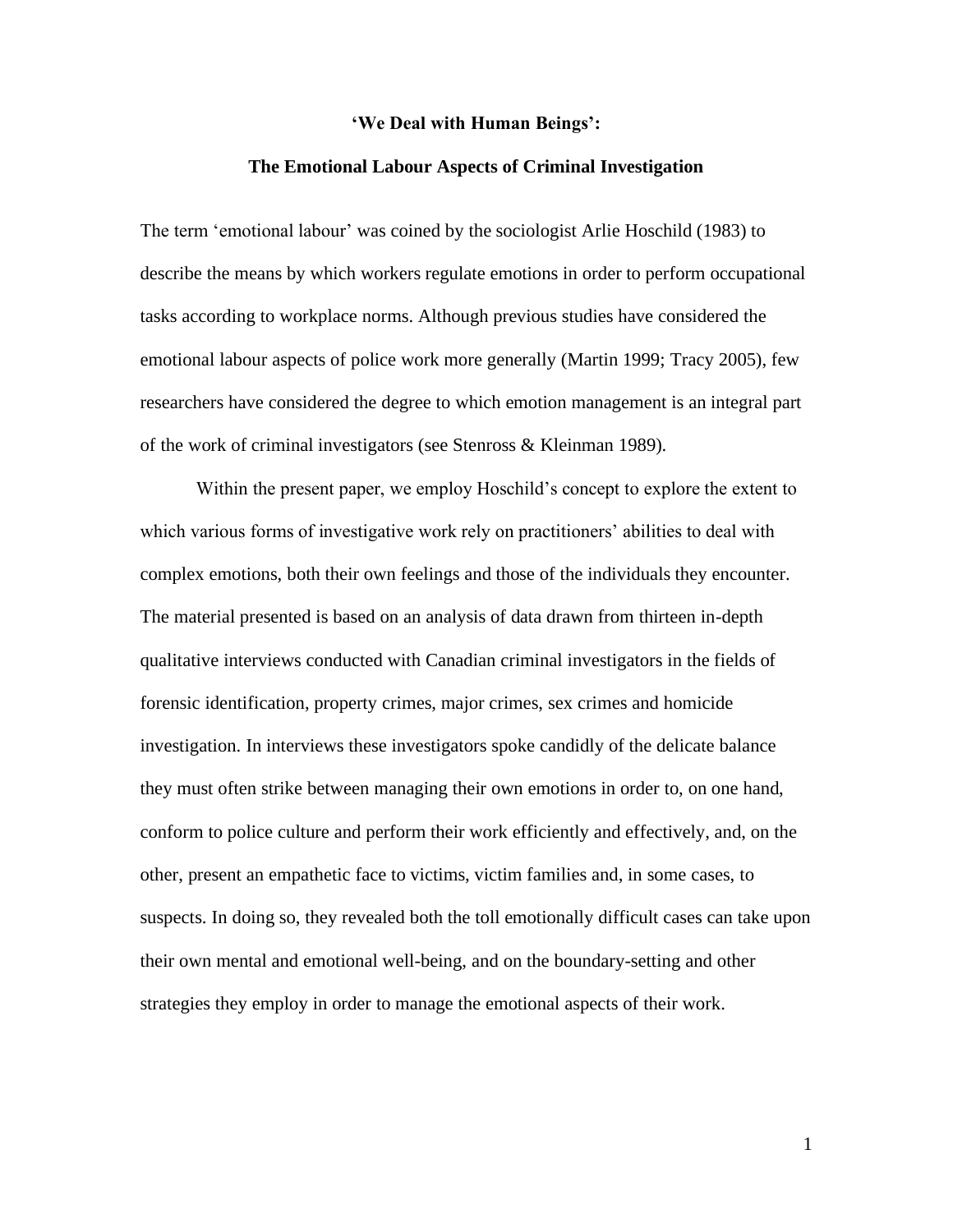### **Emotional labour in policing**

The concept of emotional labour was developed by Arlie Hochschild (1983) while studying the work of flight attendants and bill collectors, who were expected to keep a constant check on their personal emotions in order to meet customer expectations, and to adhere to officially defined norms of emotional expression (Rafaeli & Sutton, 1987). According to Hochschild (1983), emotional labour comprises "the management of feeling to create a publicly observable facial and bodily display" (p7). Highlighting the transactional nature of emotional labour, Hochschild also contends, "Emotional labour is sold for a wage and therefore has exchange value ( $p \, 7$ )". In itself, the definition has resonance for understanding how employee behavior could be explained in terms of the invisible norms governing it. However, the deeper significance of Hochschild's construct lies in its explanatory power: it provides a means of better understanding the ways in which service organizations direct not only the physical actions of their employees, but also employee emotions, aspects of which are, in fact, considered an integral component of their job.

As a matter of greater concern, it has been pointed out that since emotional labour requires an effort on part of the employee to reach organizational goals, it leads to commoditization of feelings, as emotions are exchanged as an aspect of labour power (Hochschild, 1979). Hence, in view of the above, it would appear that through her research, Hochschild (1983) has provided a useful reference point for indexing not only how people shape and manage their feelings, but also how social structure and institutions try to constrain these efforts (Wharton, 2009). This is even more important when considered against the centrality of emotional labour in contemporary job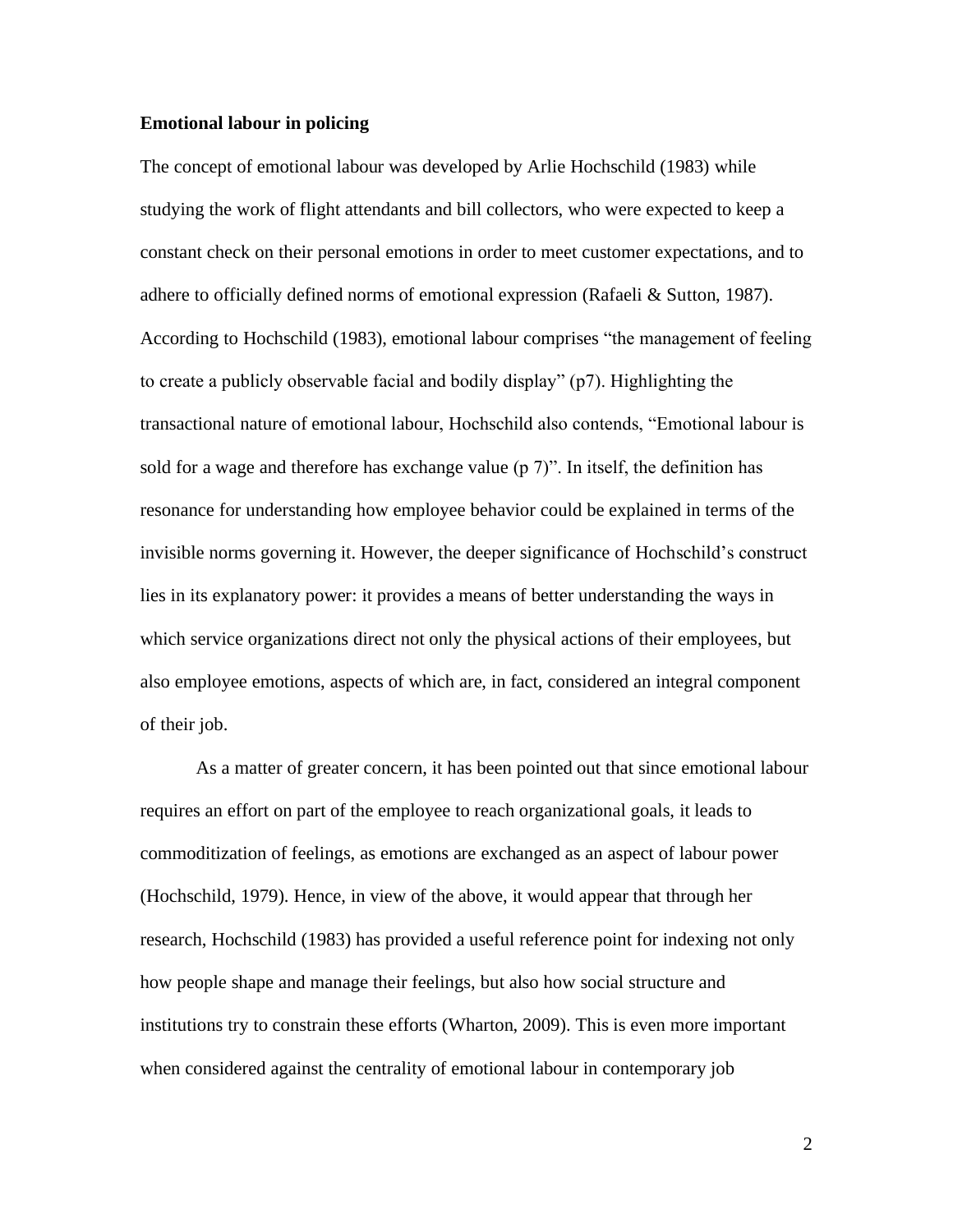descriptions. In this context, it has been pointed out, that while the requirement for emotional labour may not be explicitly defined in a job description, it is now implicitly considered a part of many occupations (Hsieh & Guy, 2009; Mastracci et al., 2006). It would appear that depending upon the nature of the job, organizations tend to prescribe certain rules for display of emotions for management of employees' feelings at work (Rafaeli & Sutton, 1987). These representations include the courteous postal worker, the calm 911 dispatcher, as well as the seemingly tough corrections officer (Guy et al., 2008).

Much has been written on the unique features of both the police organization and its occupational landscape. Research has also focused on how aspects of those unique features can contribute to occupational stress and burnout (Burke, 1994; Dorfmann & Zapf, 2004). Fortunately, some studies have also looked at emotional labour within policing, more generally, as well as how various aspects of that type of work affect individual officers. Indeed, one of the clearest illustrations of emotional labour in the case of policing relates to interactions involving unpleasant incidents like verbal abuse by a member of the public. Here the officer cannot react the way he or she would normally do in such a situation, due to the overt or covert control of the police command over the officer's response (Chapman, 2009). Such organizational control mechanisms are referred to as display rules (Grandey, 2000). In the case of overt display rules, these are established through organizational policies (Schaible, 2006), whereas covert rules are conveyed through the behavior and actions of organizational members (Diefendorff  $\&$ Richard, 2003). The unequal power relationships arising from such interactions, become a source of emotional strain for the officer (Grandey, 1999)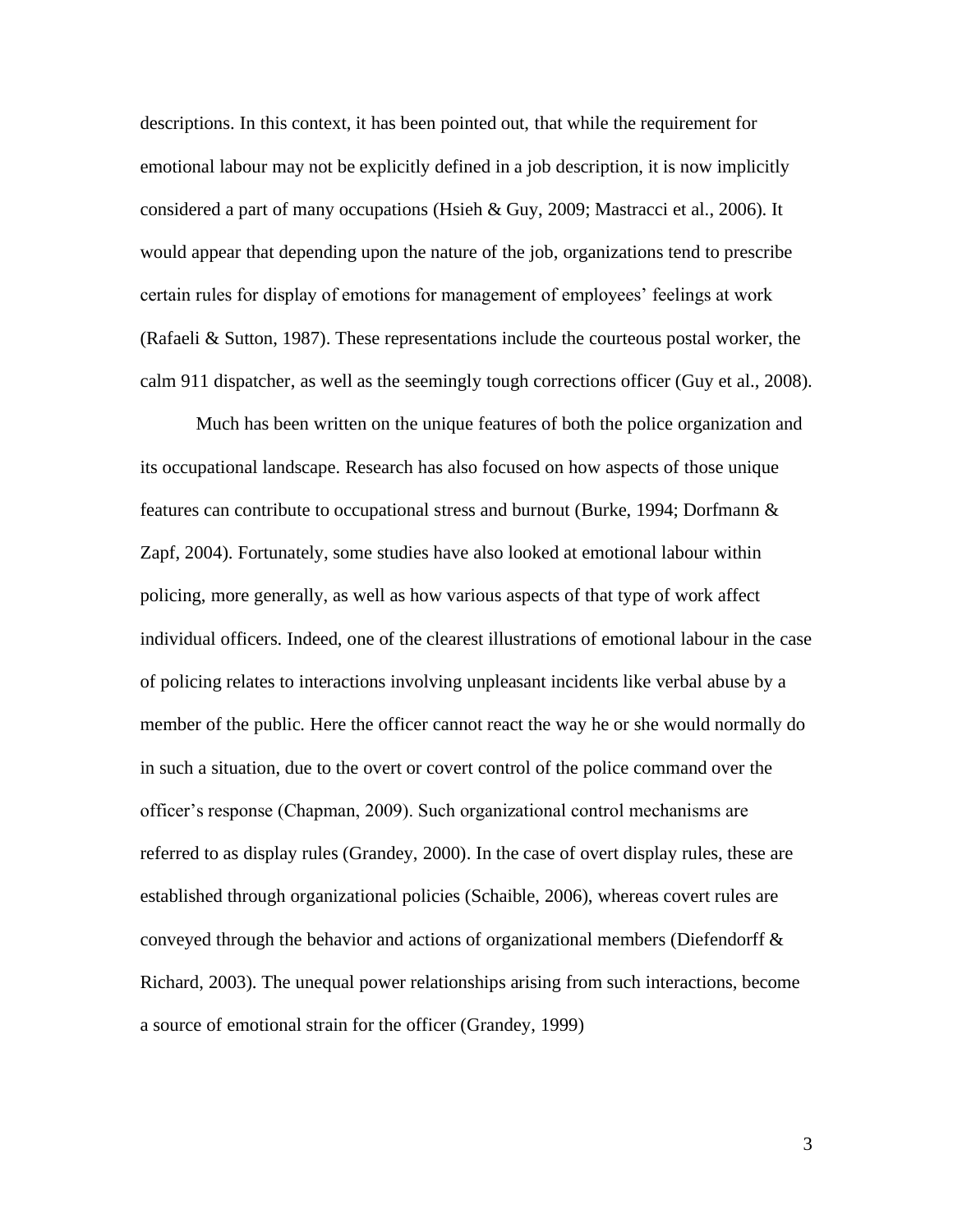Although emotional labour is not necessarily considered harmful and has even been deemed emotionally healthy by some scholars (Shuler & Sypher, 2000), it can lead to negative psychosocial effects, mainly due to loss of control over a private act, such as the regulation of one's emotions (Hochschild, 1983). The complex nature of policing gives rise to other contradictions that culminate in a high degree of emotional labour. For instance, officers are expected to suppress their felt emotions in order to influence suspects (Rafaeli & Sutton, 1987) and deliver professional service (Tsai & Huang, 2002). The emotive dissonance arising from the conflict between felt and real emotions may have detrimental consequences for officers, including burnout (Wharton, 1993), selfalienation (Mumby & Putnam, 1992), cynicism (Ashforth & Humphrey, 1993), exacerbation of the negative experience (Butler & Gross, 2004), impaired personal relationships (Chapman, 2009) and deterioration of physical health (Barak, 2006). Under such circumstances, it is easy to understand how police work may entail a great deal of emotional labour.

As we noted previously, despite the fact policing is typically viewed as one of the most stressful of occupations (Copes, 2004), very little research has examined the role of emotional labour as an aspect of the criminal investigation side of policing, or on its potential impact on officers within this unique occupational environment. In this paper, we offer an exploratory analysis aimed at beginning to unpack some of these issues.

## **Method of inquiry**

This paper is informed by data drawn from a larger study on Canadian police investigators and the extent to which their work tasks and occupational environment mirror those portrayed within television and other mass media products. In the original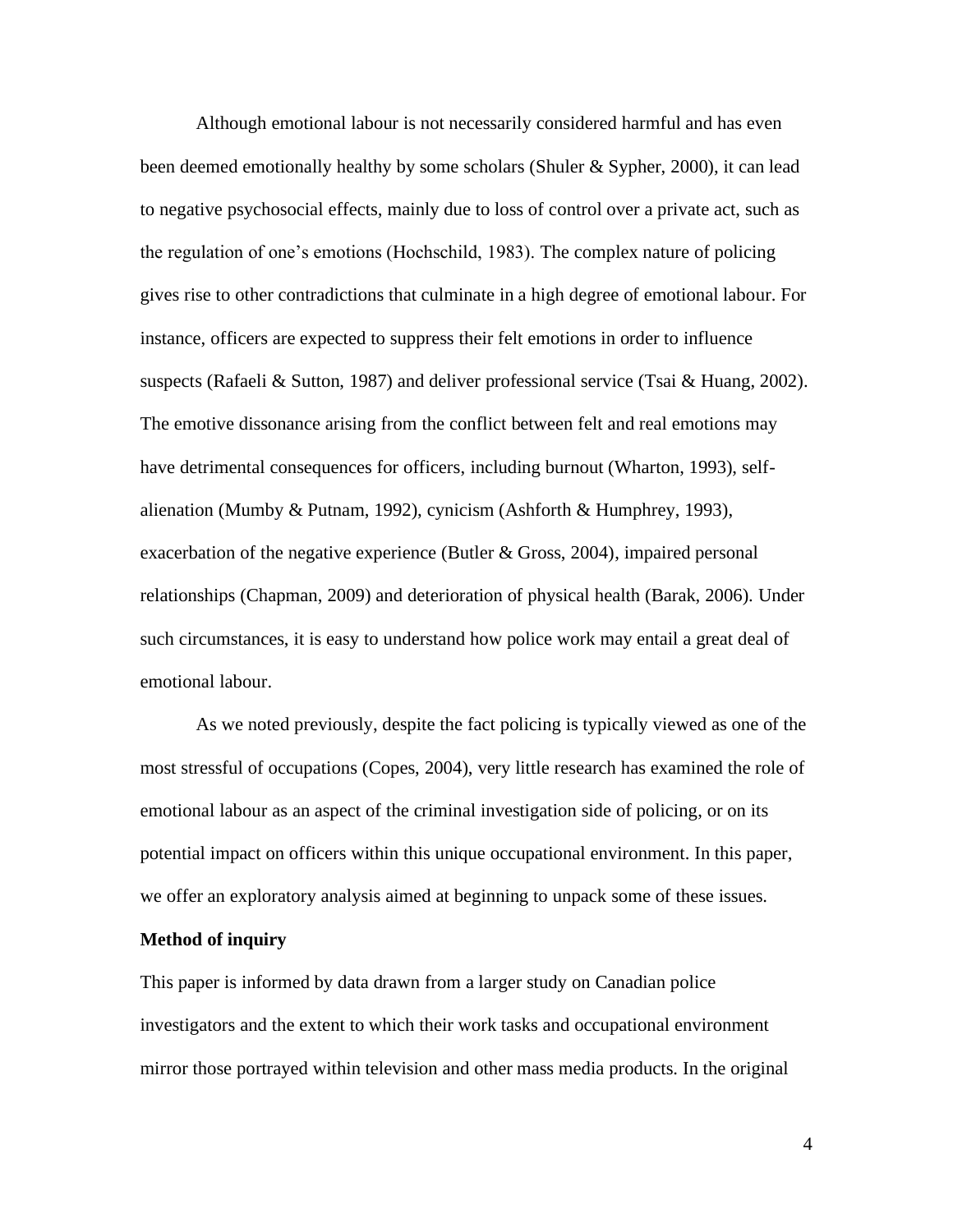study, the sample included 31 police officers from investigational units in seven different organizations within two provinces (British Columbia and Ontario). They were asked a series of interview questions based on four major lines of inquiry drawn from the study's research questions. These were:

- 1. In what ways, if any, do mass media portrayals of police investigators and investigations match the reality of police work?
- 2. How do public perception of investigational work that is, as glamorous and exciting – align with investigators' experiences?
- 3. How do investigators view the public treatment of their work?

To answer these questions, approval to conduct interviews with police investigative personnel was received from municipal, regional and provincial police agencies in two Canadian provinces: British Columbia and Ontario. Seven police agencies representing two major Canadian cities and several medium-sized communities agreed to participate. Once approval was secured, one of the authors conducted interviews with police investigators from the following units: homicide, major crimes, sexual assault, property crimes, and forensic identification. Interviews typically ranged from one to two hours, with an average interview length of one and a half hours. Each interview was digitally recorded and manually transcribed.

In analysing our interview data we observed that 13 of the 31 interviews contained detailed discussions wherein participants reflected on the emotional aspects of their work. Often this topic was introduced in the context of discussing significant differences between how police work is portrayed in media depictions as compared to the realities of the job. These 13 interviewees spoke at length on how emotionally taxing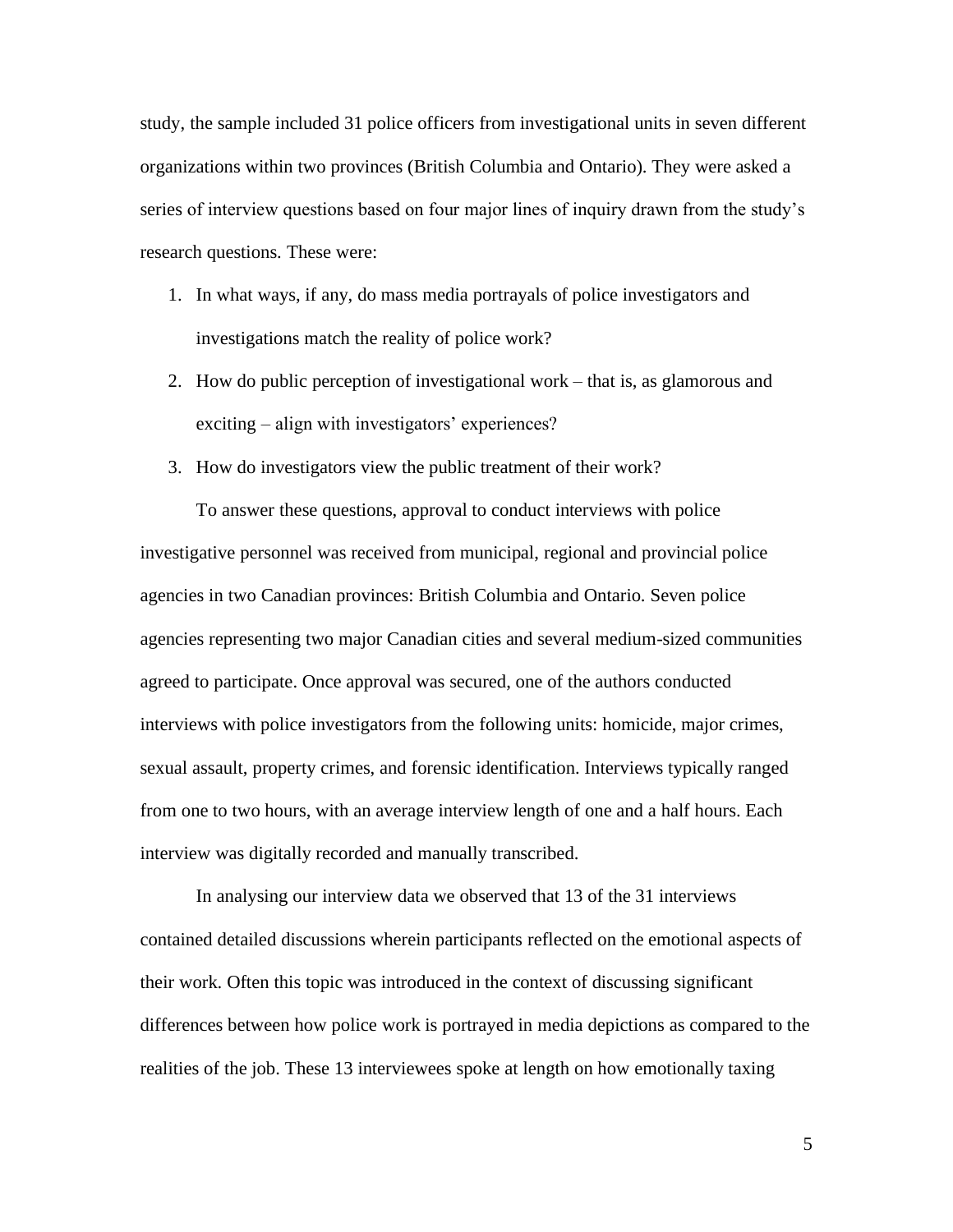their work can be and the factors that help to exacerbate or mitigate stressful aspects of their emotional labour. As the interviews were intended to be relatively free-flowing, when a participant chose to speak on a topic of this nature, we listened, engaged and asked follow-up questions. The thoughts, beliefs and experiences captured in our data are reflected here.

A word on coding and analysis: as the study from which this paper is drawn was exploratory in nature, we opted to code and interpret the data utilizing Glaser and Strauss' (1967) grounded theory method. Interviews were transcribed and then coded using open coding. To do so, we followed Glaser's (1978) concept-indicator model, looking first for key concepts and then for words and phrases that functioned as indicators of that concept. For example, to code for 'emotions', we looked for words and phrases such as 'feelings', 'cry, 'crying,' 'anger', 'upset' and/or 'getting affected'. In coding emotional labour effects, we relied on key indicators, such as words or concepts like 'stress,' 'stressed', 'impact', 'depression,' 'burn out' and 'falling apart.' Once this initial coding was complete, we returned to the transcripts and recoded them using a focused approach aimed at drawing connections between concepts and sub-concepts. To ensure inter-coder reliability, transcripts were re-read and independently re-coded by a research assistant.

# **Managing your own emotions**

A study of police detectives by Steinross and Kleinmann (1989) reveals that norms guiding the control of emotional display can lead to distancing or depersonalization, which is a source of strength for officers in stressful situations, acting as a buffer against conflicting work expectations (see also Innes, 2002). In the present study, despite the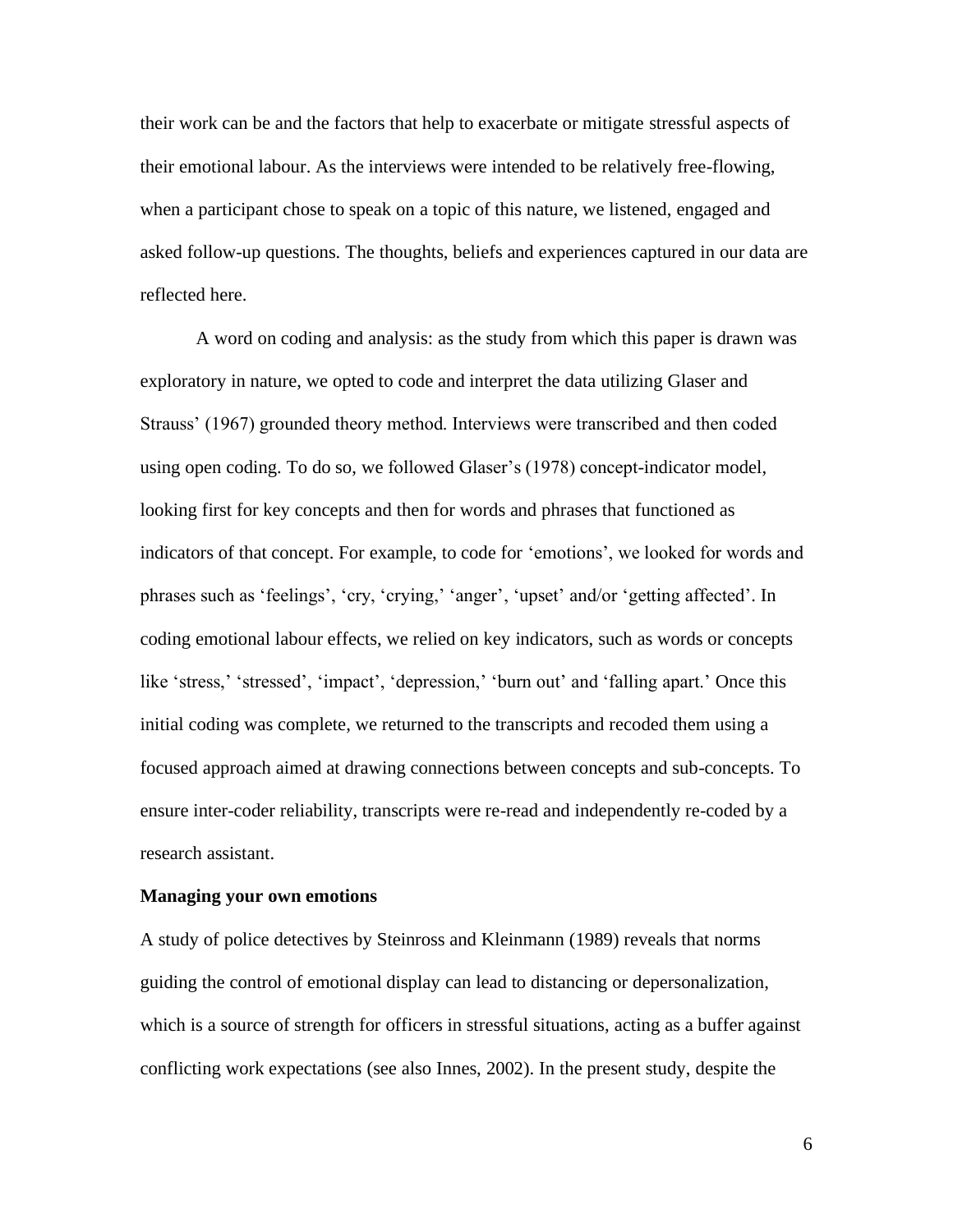effort to distance themselves emotionally from crime victims, the detectives felt affected, especially by situations that were more relatable. For example, a Major Crime Investigator stated, 'In the force we deal with human being so as soon as you --- there, everybody goes through the same things, and you think, what would happen if this would be my mom or my aunt or whatever so we can all relate'. Another Major Crimes Investigator believed that it was not possible to remain unaffected by human suffering, 'Everybody gets affected. It's easy to say but when a guy comes home at night after going to a dead baby death scene I'm sure when he goes on his pillow he's not so tough. Everybody has feelings'. A Sex Crimes Investigator complained how people sometimes consider investigators to be devoid of all emotions, and thus incapable of relating to their situation: 'they look at me like I'm a robot. I have to remind them that at the end of the day I go home. I have days off. I am a person too."

Officers, especially those who are parents themselves, generally consider witnessing the deaths or suffering of young children to be particularly traumatic experiences. As one Sex Crime Investigator reported 'if you're talking about a baby or a child- particularly if you've had children of your own – there no question, it can be a very difficult thing emotionally to deal with, as opposed to going to other scenes that do not involve kids'. Another Sex Crime Investigator shared the emotions she experienced during an interview with a young child whose mother had been murdered by his father 'Just watching her sit there on her grandmother's lap, just completely oblivious to how her whole world had been decimated. And then related it to my own children and equating it to them growing up without me'. Even homicide investigators, frequently portrayed in media as stoic and emotionally detached, find it difficult dealing with the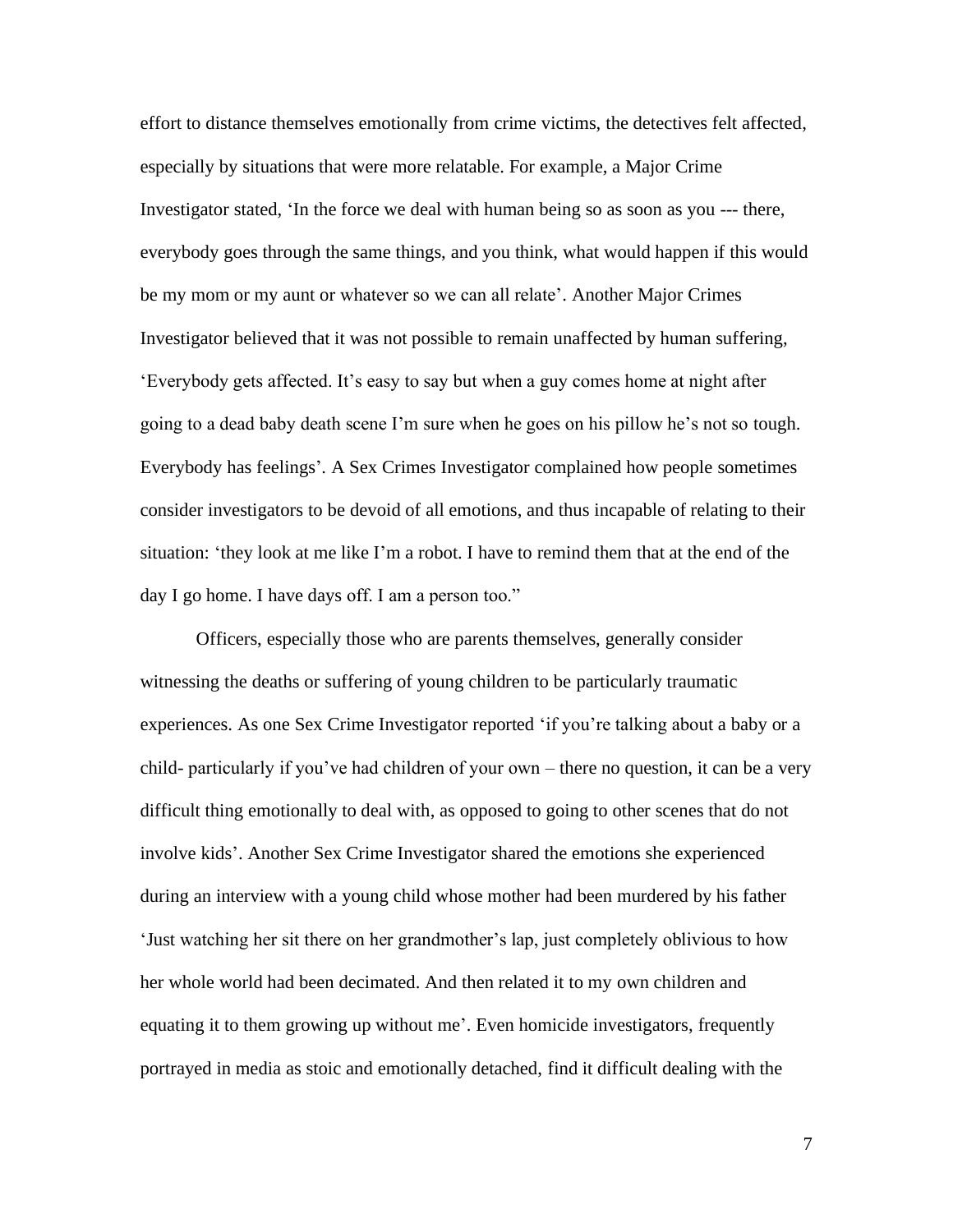death of a child. One officer stated: 'I remember going to a sudden death and it being a 4 month old baby and thinking in the back of my head, 'Oh my gosh, I have kids the same age.' The same officer described the challenge of distancing oneself from the trauma and carrying out their official duties:

Thinking to myself, 'I can do it. I can go there. It's just the job.' Getting there and seeing how devastated the family is. The mother screaming, still holding their child that has died. And thinking to myself, 'I have a job to do. But as a human being, I couldn't imagine being in that predicament and having this person saying, 'Look, I really need to talk to you. I know that you're in mourning right now, but really we need to get down to business.

The officer also felt that maintaining a balance between emotions and professionalism is quite difficult at times and eventually leads to a breakdown. Female officers, in particular, can experience role conflict or a "double bind" between their personal and professional identities (Pierce, 1995, p115). On the one hand it is socially more acceptable for women to express emotions like sadness and empathy relative to their male peers; however, on the other hand, institutional norms can place expectations on all investigators that require them to appear unaffected by upsetting events (Daus & Brown, 2012). As one officer explained: 'You're supposed to be the police. You're strong. You do not cry. You do not get upset.'

### **Empathetic face**

Aside from the fact that empathy is a normal human response that officers quite clearly feel of their own volition, and that can be used to show support for a victim and/or their family. It is also the case, however, that police investigators working with victims, families, witnesses and, indeed, suspects, are also frequently placed in positions in which occupational necessities require the display of empathy to further an investigation or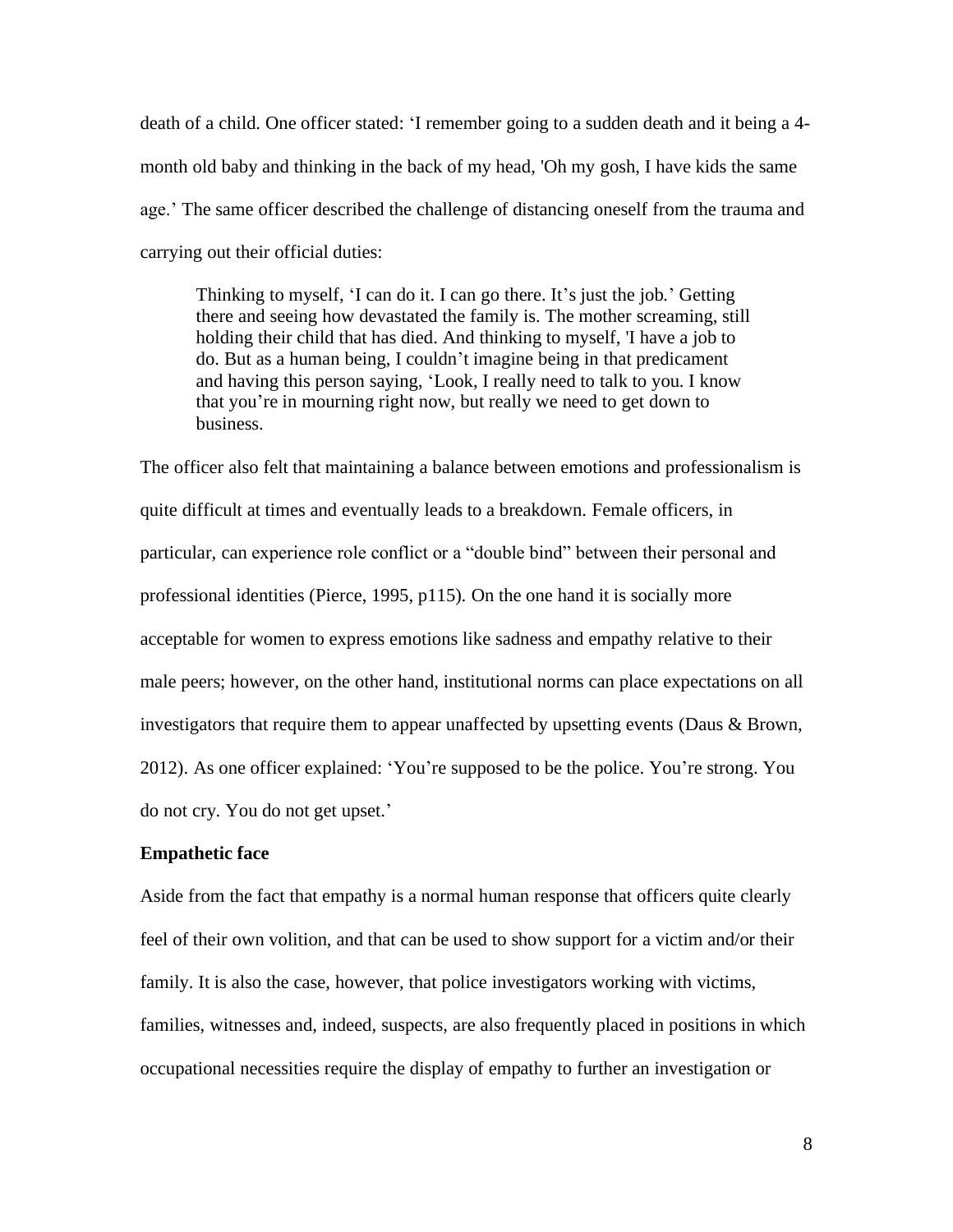other related purposes. In his study of police investigative work, Richard Ericson (1991) identified three things that detectives work at when dealing with victim-complainants:

- 1. providing a 'gloss' trying to impress that as representatives of the force that they were concerned about the matter and were doing the best job they could;
- 2. gathering information information used to aid the investigation and/or to assess what other investigative activities would be appropriate, and;
- 3. Securing co-operation attempting to secure victim-complainant cooperation in the detectives' decision about case disposition.

In our interview data, we observed instances of both: spaces in which investigators spoke about the need to show empathy in order to support victims emotionally, as well those circumstances in which expressions of empathy are or can be employed strategically to meet case-related goals.

Although building relationships based on empathy and trust with victims and their families can be important ingredients for a successful case, some officers saw the construction of such of empathetic relationships as beyond the boundaries of 'normal' police work. To illustrate, a Sex Crimes Investigator said of her work: "your files don't just go away when you file the report. You have to come back and build a certain relationship after and during the court process ever though it's not police work per se.' Because interaction with members of the public usually takes place under unpleasant circumstances for investigators and victims alike, it helps if one is prepared to deal with a range of emotional responses from the victim. This aspect of the job can be especially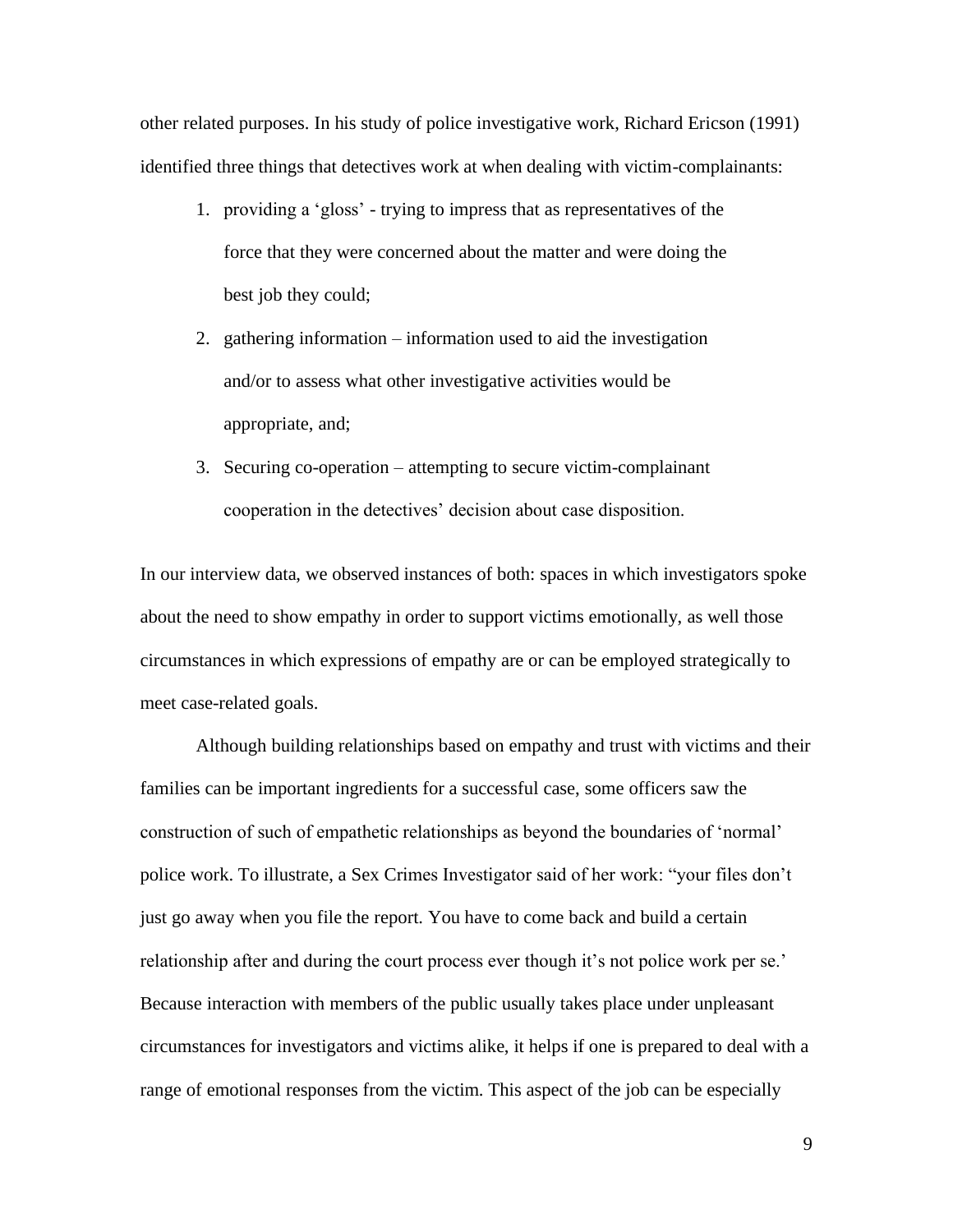challenging for homicide investigators, and it is their ability to empathize, that can impact relations with grieving victims and/or victim families. One homicide investigator shared the following story:

I had a father for one of the files here, his son had been murdered and I was giving him stuff back and ... you can't help but feel ... they're telling you about the things they miss about their son and you're like 'Oh my gosh, I could never imagine that.' You're understanding them and they're like 'this person they're really listening to me.' Instead of, 'yeah, anyways, thanks for telling us.' And so the fellow gave me a hug and I was like 'uh ... oh ... okay.' It's one of those things. It's a thank-you.

As we can see the example above, and from several of related examples similarly drawn from our data, investigators believe that it is important for police officers to show empathy as a sign of support for victims' families, that doing so acknowledges the importance of their loss. Such expressions can also provide comfort to affected individuals, assuring them that their loss is not merely a part of someone's job, but felt at a personal level by responding officers. A Sex Crimes Investigator admitted that while she didn't always feel appreciated in her job, she found the emotional bonding aspect of her work with victim families personally satisfying: 'it's very gratifying when you are able to support the families".

We also found instances in which investigators spoke of how empathy could be used strategically to meet one of the organizational imperatives observed by Ericson (1991). For example, in relation to the idea of the need to provide 'a gloss', a Property Crime Investigator explained how showing concern to a traumatized victim of property crime can have an impact on the public perceptions of police: 'You know if you come in there and give comfort, explain things a little more …… She would probably say 'you know what? He did his job, he was professional, and I don't need to complain.' The same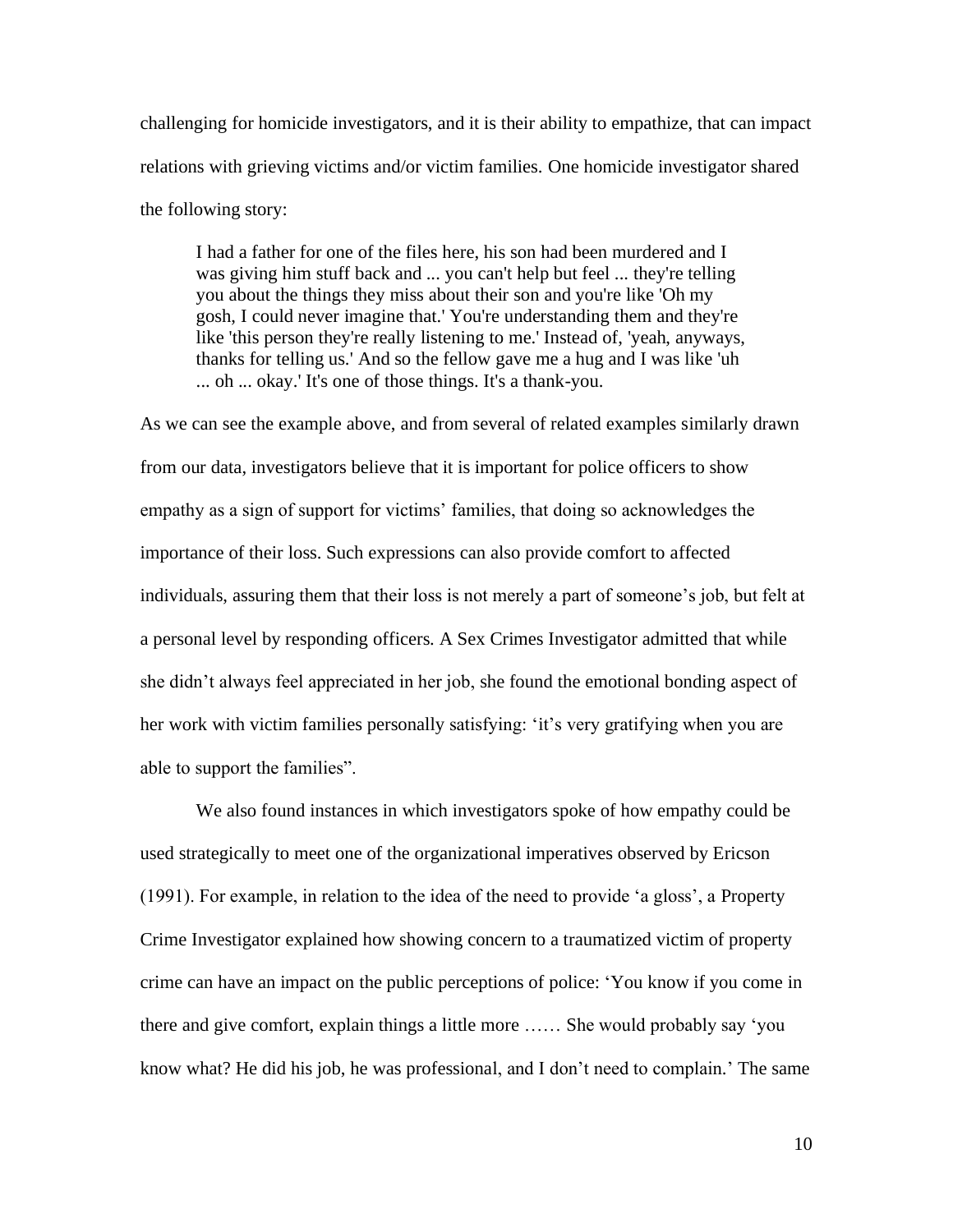investigator felt that victim complaints were more the result of a lack of empathy by the officer for their loss, than simply because 'he refused to dust here for fingerprints.' A Homicide Investigator summed up how the police were doing a better job now, by dealing with the affected families with greater empathy, which made a difference not only to the investigation but also to the image of the police,

We, as the police, are the only people who really deal with those people. Really deal with them when they find out. Really hold their hand throughout. We're doing a much better job of that than what we used to. With our victims' service people and on major cases like that, we always have a police officer that would liaison with the family, and usually somebody with a high ranking, someone with authority on the investigation.

Maintaining open communication with victims' families may also prove to be a source of important leads (Ericson 1991). This point was illustrated by an investigator who related the following:

Every once in a while, it doesn't happen very often, but they might come up with something where you go, 'Oh, okay, that's a good point. Maybe we should look at that.' Or lots of times they come up with stuff about say the victim I'm dealing with right now. The daughter, the daughter knows more about her father who got killed than I do. So she comes up with things that I'd never know if she didn't tell me.

### **Emotional stressors and their toll**

A stressful work environment takes its toll on employee personal lives. In particular, situations involving trauma, along with excessive workload, and dealings with physically or verbally aggressive individuals have been observed to lead to burnout among police officers (Burke, 1994; Dorfmann & Zapf, 2004). According to a Sex Crime Investigator interviewed in this study, 'You can walk around this floor and find people on their second marriage, and I think drinking still exists out there but I find that a lot more times it's the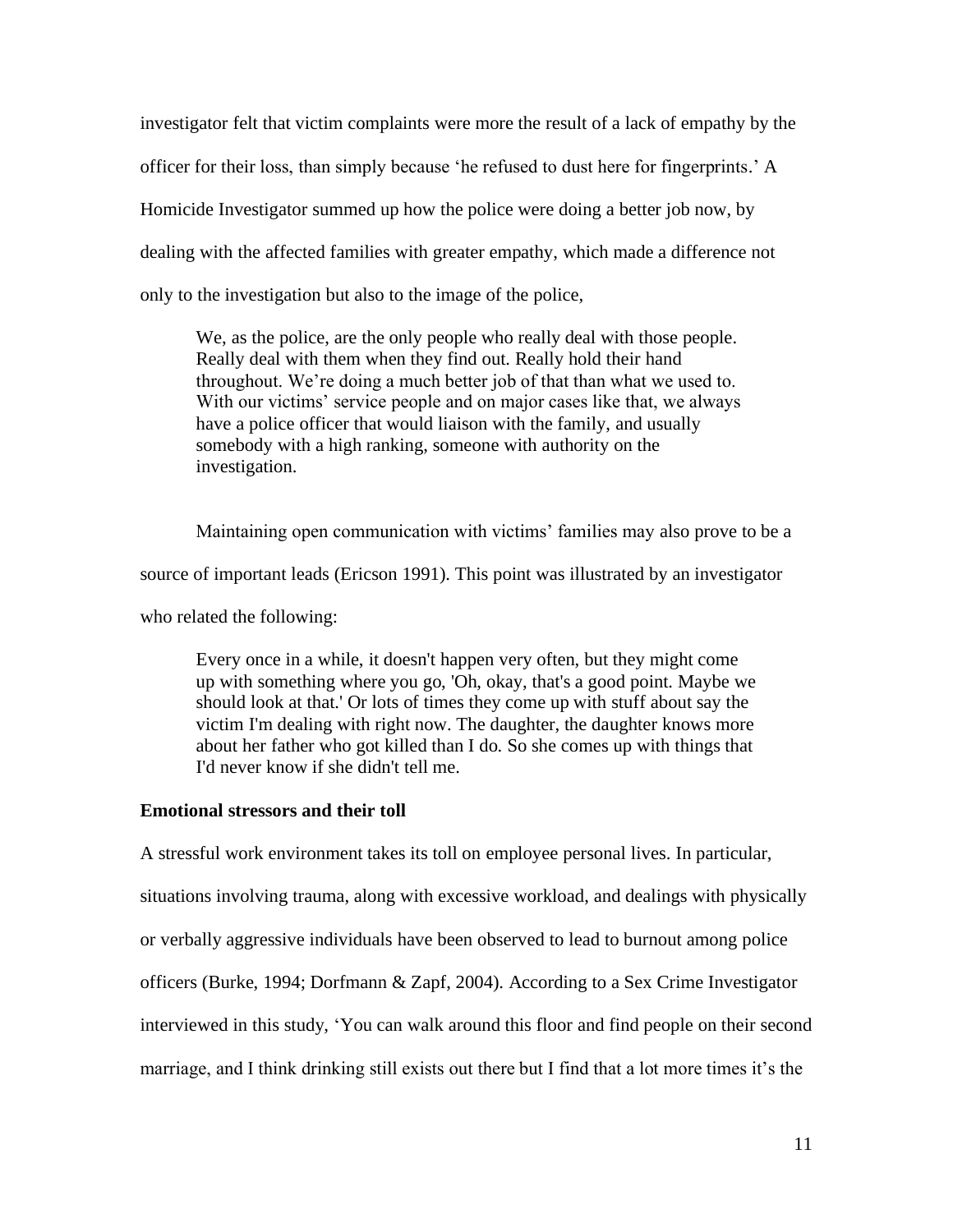relationships that fall apart.' Many officers turn to alcohol in order to cope with work related stress, leading to an increase in domestic abuse, divorce, and an increasing rate of police suicide (Donovan, 1994). Another Major Crime Investigator felt that some homicide investigators are committed to their line of work at the cost of their health and family life, as they try to cope with stress by relying on alcohol, which further puts a strain on their relationships.

Although repeated exposure to death, desensitizes homicide investigators to death, cases involving the death of a child makes it more difficult for the investigators to balance their emotional responses with the requirements of the job (Henry, 2004). This response is due to the perceived innocence of the victim (Ursano & McCarroll, 1990) and a sense of personal failure to protect a life that the officers themselves are able to identify with as a family member (Van Patten & Burke, 2001). Such continuous encounters where officers are unable to employ their usual coping mechanisms of emotional distancing can lead to severe stress and emotional trauma (Henry, 1995). A Homicide Investigator provided such an example:

We worked on a year and a half long project on the murder of a 21-yearold pregnant female, who has a three-year-old daughter. Now motherless, and it was just a brutal, brutal killing, and I know I speak on behalf of the entire team that worked that file… the longer we worked at the more personalized it became.

A Sex Crimes Investigator, herself a mother, stated, 'I can deal with the sex assault stuff any day of the week, but stuff with children, with physical abuse, because you are actually seeing the effects, you know.'

## **Discussion**

Management of emotions in service organizations has received considerable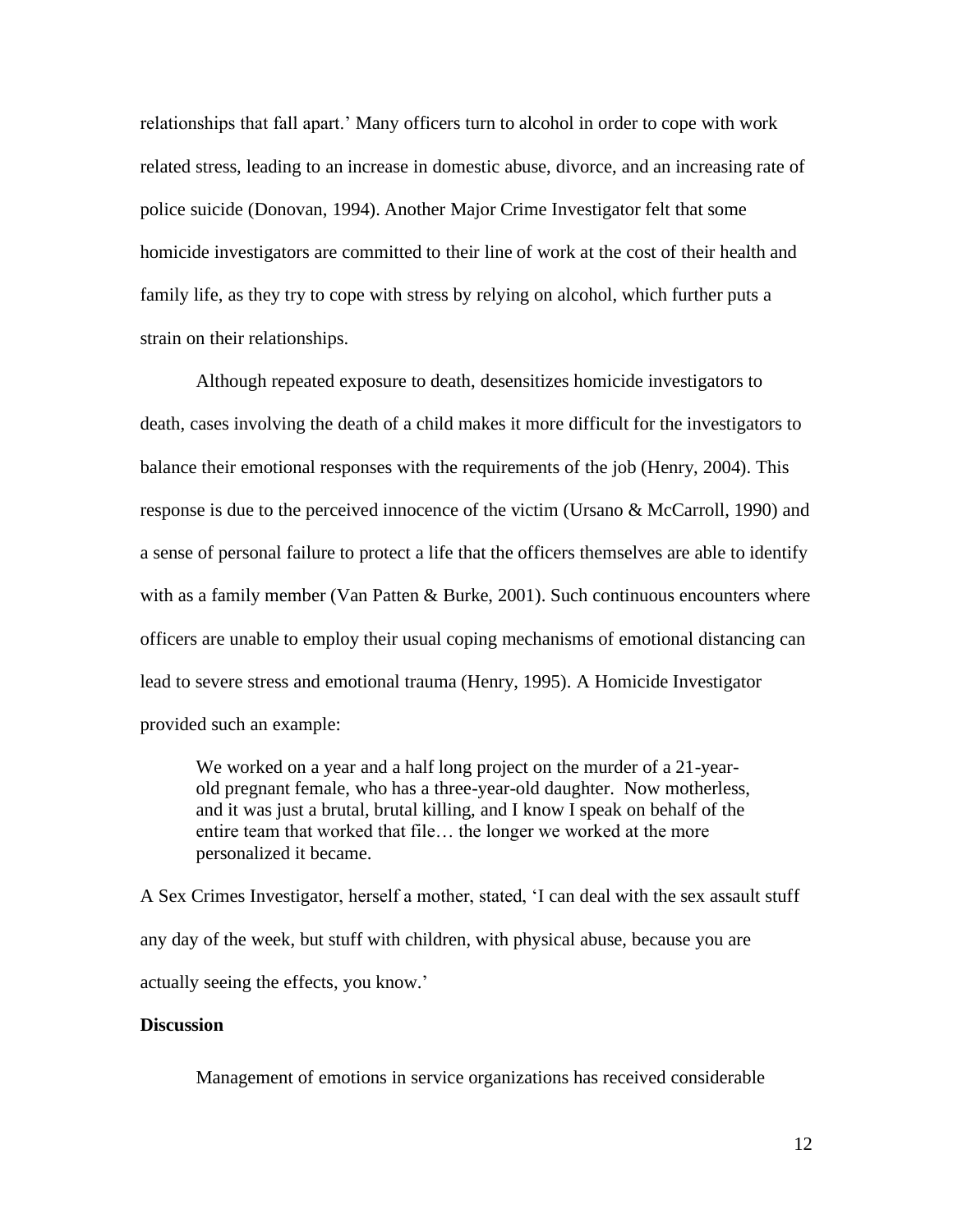attention in the past few decades (Holman, Martinez-Inigo, Totterdell, 2008; Rafaeli & Sutton, 1987). The present study drew on in-depth interviews with criminal investigators to explore aspects of the emotional labour work they perform in executing their duties. Although clearly preliminary in nature, this study does contribute to our understanding of the work of criminal investigators, an occupational field that has generally received little scholarly attention (author cite).

Our analysis highlights several themes worthy of future exploration. For example, while officers recognized that their occupational role generally requires them to inhibit their emotions, many, if not most, saw external value in maintaining an empathetic face to those with whom they came into professional contact – primarily victims, victim families, and to some extent witnesses and suspects. As Ericson (1991) describes, the display of empathy in this context allows them to meet organizational needs, from securing victim cooperation to convincing family members the police are providing appropriate levels of service – that is, 'doing everything possible' for their case (see also Van Gelederen, 2011; Daus & Brown 2012).

For the most part, though, police officers are expected to manage their emotions and to maintain a 'professional demeanour' to those outside of policing, which is often seen as stoicism or emotional detachment (Steinross & Kleinmann, 1989). As we know, the suppression of feelings, particularly in stressful or traumatizing situations, can produce negative effects on the individual (van Gelderen et al., 2011). Not surprisingly, several of the officers interviewed spoke at length about the personal toll that emotionally and psychologically difficult cases can take. Aside from conventional police coping strategies – dark humor (Pogrebin & Poole, 1991), peer support (Dignam et al 1986),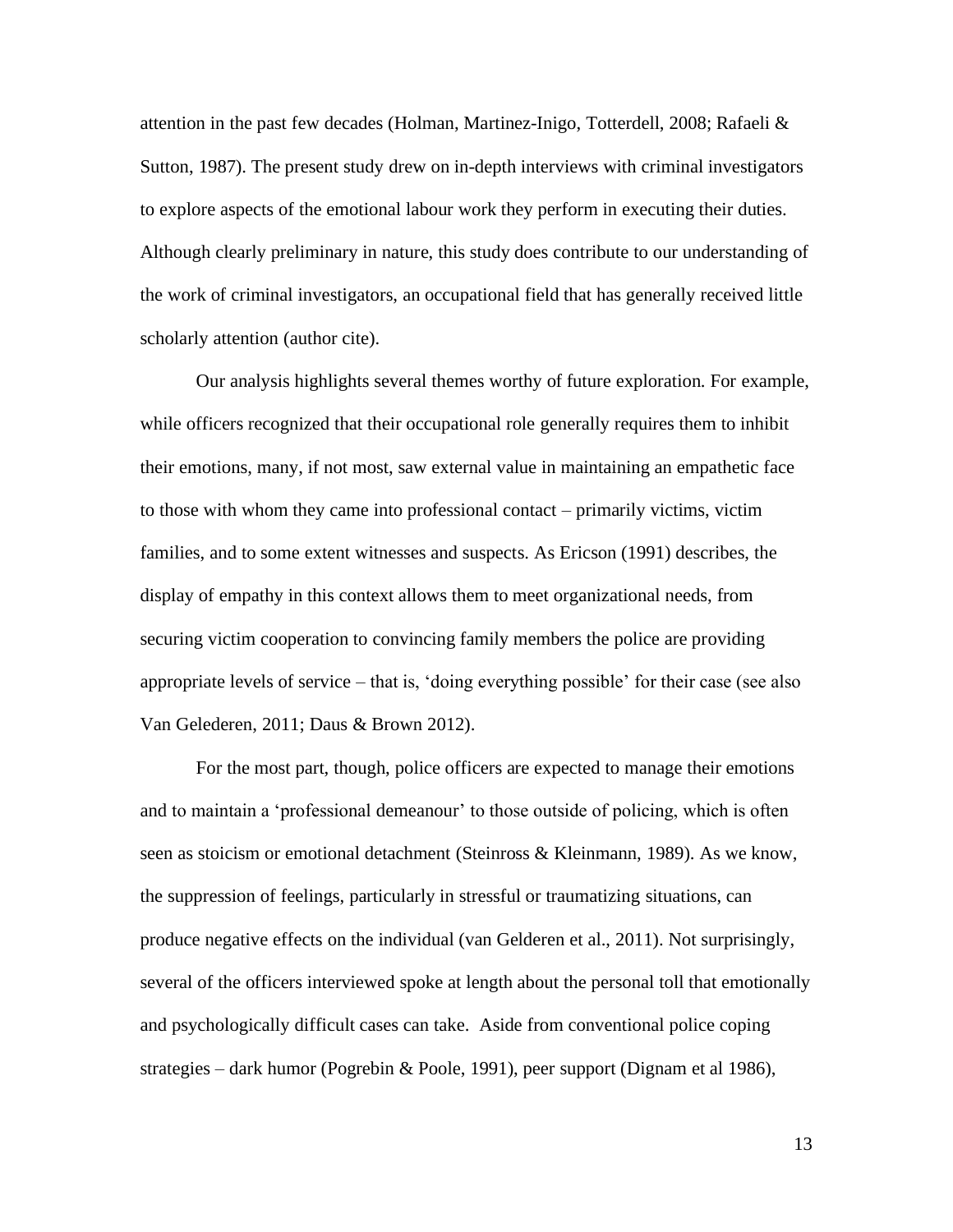adherence to professional norms (Henry, 2004), and cynicism coupled with authority (Schaible & Gecas,  $2010$ ) – we observed that the ability to express empathy, without fear of peer judgement or organizational sanctions, provides a healthy outlet for some of the emotions officers experience.

Overall, the foregoing discussion of our preliminary research on the topic of emotional labor in criminal investigation highlights the importance of managing its negative impact on officers and of understanding how to effectively address its wideranging implications in the workplace. It is our hope that future research will unpack this topic more thoroughly, leading to greater discussion of how best to assist criminal investigators in understanding the positive and negative aspects of emotional labour, and mitigating negative effects through evidence-based organizational programs and policies.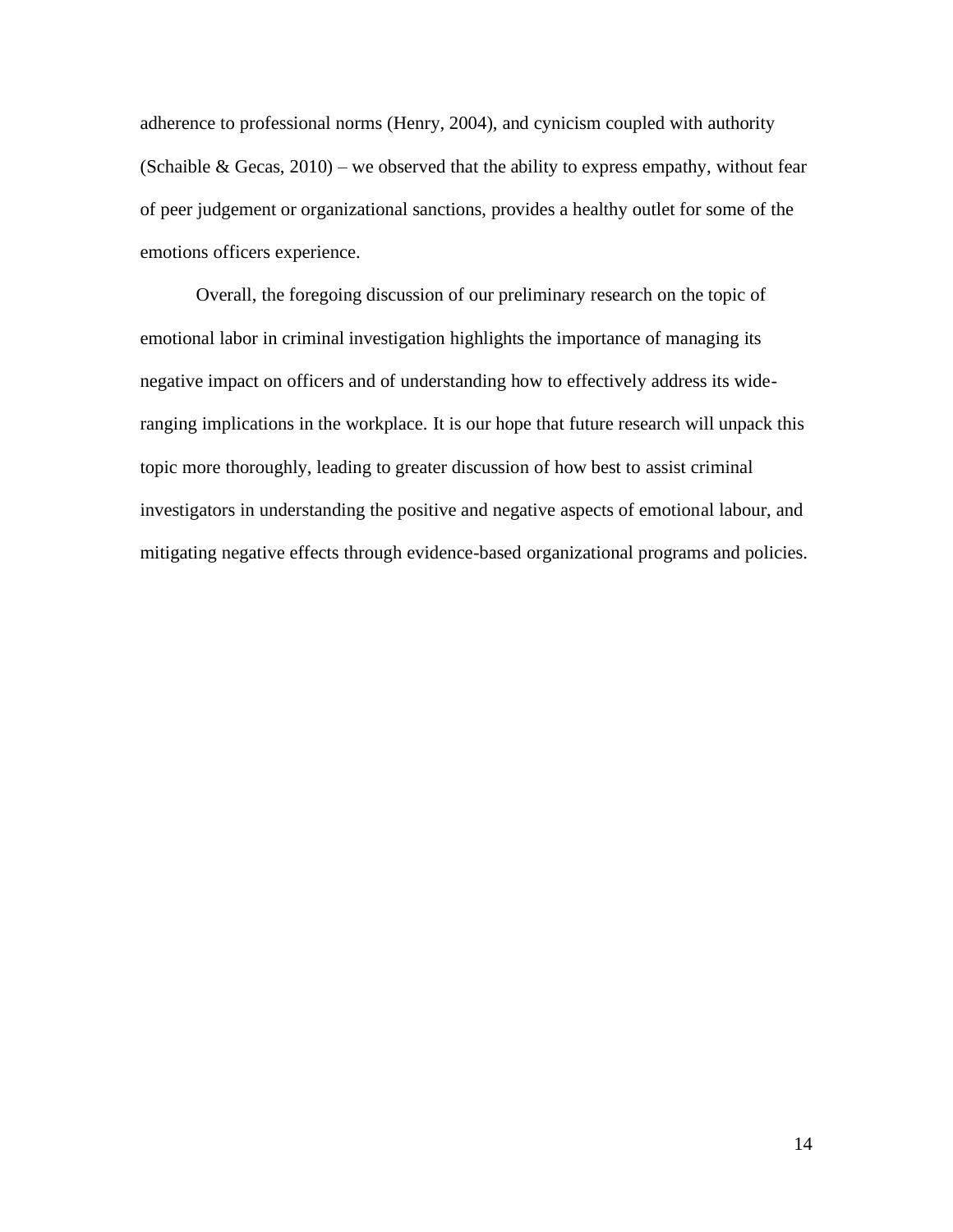# **References**

- Ashforth, B.E., & Humphrey, R. H. (1993). Emotional labor in service roles: The influence of identity. *Academy of Management Review*, 18, 88-115.
- Bakker, A.B. & Heuven, A. (2006). Emotional Dissonance, Burnout, and In-Role Performance among Nurses and Police Officers. *International Journal of Stress Management,* 13, 423-440.
- Barak, Y. (2006). The immune system and happiness. *Autoimmunity Reviews*, 5, 523-527.
- Brotheridge, C. M., & Grandey, A. A. (2002). Emotional labor and burnout: Comparing two perspectives of "people work." *Journal of Vocational Behavior*, *60*, 17-39.
- Burke, R. J. (1994). Stressful events, work-family conflict, coping, psychological burnout, and well-being among police officers. *Psychological Reports, 75,* 787– 800.
- Butler, E.A., & Gross, J.J. (2004). Hiding feelings in social contexts: Out of sight is not out of mind. In P. Philippot & R.S. Feldman (Ed), *The Regulation of Emotion* (pp. 101-126). New York: Erlbaum.
- Chapman, D. (2009). Emotional labor in the context of policing in Victoria: a preliminary analysis. *International Journal of Police Science and Management.* 11, 476-492.
- Copes, K. (2004). *Policing and Stress*. New York: Prentice Hall.
- Daus, C. S., & Brown, S. (2012). The Emotion Work of Police. In N. M. Ashkanasy, C. E. J. Härtel & W. J. Zerbe (Eds.), *Research on Emotion in Organizations* (Vol. 8, pp. 305 - 328): Emerald Group Publishing Limited.
- Diefendorff, J., & Richard, E. (2003). Antecedents and consequences of emotional display rule perceptions. *Journal of Applied Psychology, 88*(2), 284–294.
- Dignam, J.T., Barrera, M. and West, S.C. (1986). Occupational stress, social support, and burnout among correctional officers. *American Journal of Community Psychology*, 14, 177-93.
- Donovan, E. (1994). Programs need caring touch to reach law enforcers. *Alcoholism & Drug Abuse Weekly, 6*, 3-4.
- Dorfmann, C., & Zapf, D. (2004). Customer-related social stressors and burnout. *Journal of Occupational Health Psychology*, 9, 61-82.
- Ericson, R. (1991) *Making Crime: A Study of Detective Work*. Toronto: University of Toronto Press.
- Erickson, R.J., & Ritter, C. (2001). Emotional labor, burnout, and inauthenticity: Does gender matter? *Social Psychology Quarterly*, 64, 146-163.
- Gaines, J., & Jermier, J. M. (1983). Emotional exhaustion in a high stress organization *Academy of Management Journal,* 26, 567–586.
- Glaser, B.G. & Strauss, A.L. (1967). *The Discovery of Grounded Theory: Strategies for Qualitative Research*. Chicago: Aldine Pub. Co.
- Glaser, B.G. (1978). *Theoretical Sensitivity*. Mill Valley, CA: Sociology Press.
- Grandey, A. A. (1999). *The effects of emotional labor: Employee attitudes, stress and performance* (Unpublished doctoral dissertation). Colorado State University, Fort Collins.
- Grandey, A. A. (2000). Emotional regulation in the workplace: A new way to conceptualize emotional labor. *Journal of Occupational Health Psychology, 5,*  95–110.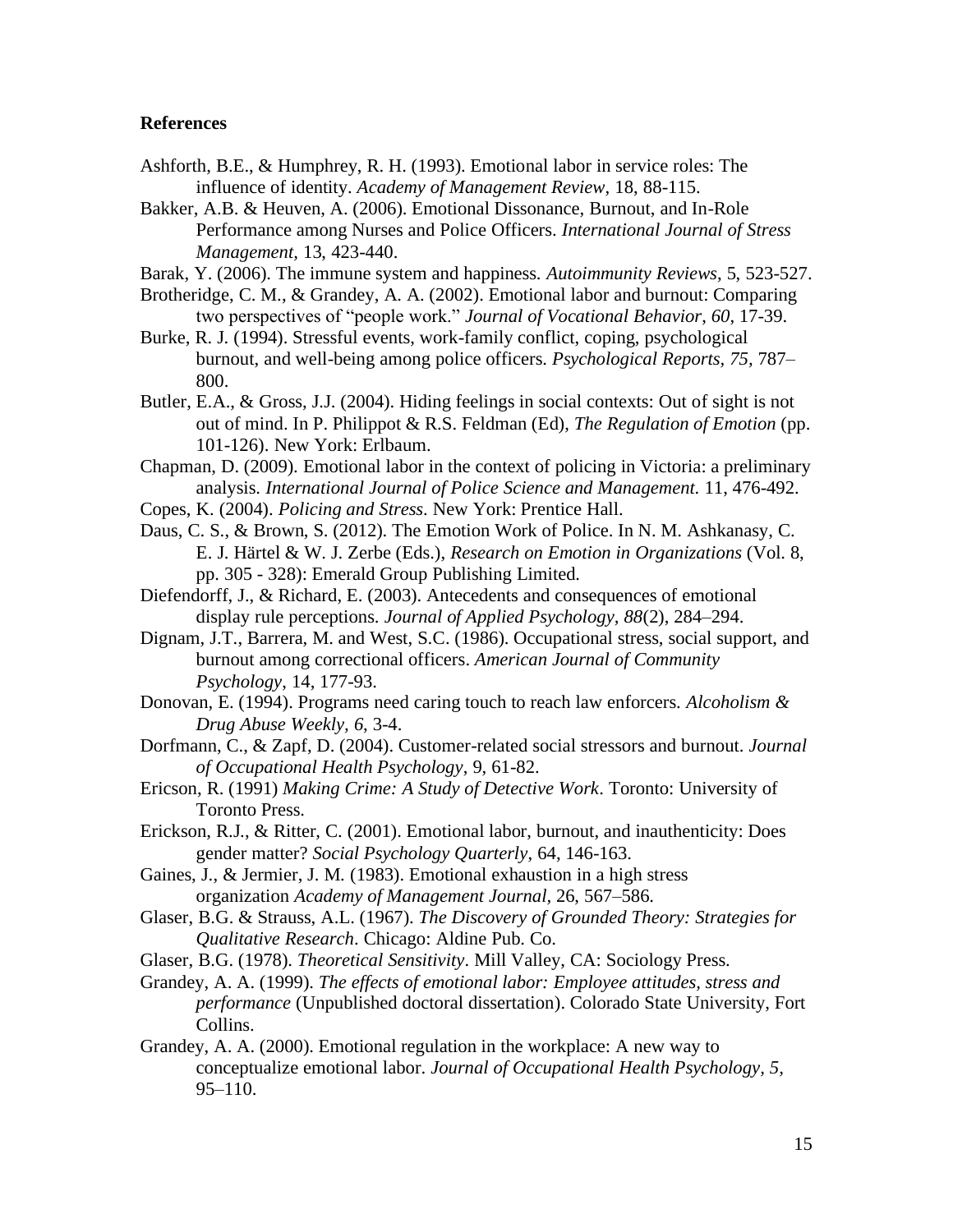- Guy, M. E., Newman, M. A., & Mastracci, S. H. (2008). *Emotional labor: Putting the service in public service*. Armonk, NY: M.E. Sharpe.
- Henry, V.E. (2004). *Death Work: Police, Trauma and the Psychology of Survival*. New York, NY: Oxford University Press.
- Henry, V.E. (1995). The police officer as survivor: Death confrontations and the police sub-culture. *Behavioral Science and the Law*, 13, 93-112.
- Hochschild, A. (1983). *The Managed Heart: Commercialization of Human Feeling*. Berkeley: University of California Press.
- Hochschild, A.R. (1979). Emotion work, feeling rules and social structure. *America Journal of Sociology,* 85, 551-575.
- Holman, D., Martinez-Inigo D., Totterdell, P. (2008). Emotional labour, well-being and performance. In: Cooper C. L., Cartwright S. (Ed), *The Oxford handbook of Organizational Well-being* (pp. 331-355). Oxford, England: Oxford University Press.
- Hsieh, C.W., & Guy, M. E. (2009). Performance outcomes: The relationship between managing the "heart" and managing client satisfaction. *Review of Public Personnel Administration*, *29*(1), 41-57.
- Innes, M. (2002). The ''process structures'' of police homicide investigations. *British Journal of Criminology* 42, 669-688.
- Martin , S. E. (1999) . Police Force or Police Service? Gender and Emotional Labor. *Annals of the American Academy of Political and Social Sciences,* 561, 111 – 26.
- Mastracci, S. H., Newman, M. A., & Guy, M. E. (2006). Appraising emotion work: Determining whether emotional labor is valued in government jobs. *American Review of Public Administration*, *36*(2), 123-138.
- Mumby D and Putnam L (1992). The politics of emotion: A feminist reading of bounded rationality. *Academy of Management Review*, 17, 465-485.
- Pierce, J.L. (1995). *Gender Trails: Emotional Lives in Contemporary Law Firms.* Berkeley, CA: University of California Press.
- Pogrebin, M. R. & Poole, E. D. (1991). Police and tragic events: The management of emotions. *Journal of Criminal Justice*, 19, 395-403
- Rafaeli, A., & Sutton, R. I. (1987). Expression of emotion as part of the work role. *Academy of Management Review, 12,* 23–37
- Schaible, L. (2006). *The Impact of Emotional Labor, Value Dissonance, and Occupational Identity on Police Officers Levels of Cynicism and Burnout*  (Unpublished doctoral dissertation). Washington State University.
- Schaible, L. & Gekas, V. (2010). The impact of emotional labor and value dissonance on burnout among police. *Police Quarterly*, 13, 316-341.
- Shuler, S. & Sypher, B. D. (2000). Seeking emotional labor: When managing the heart enhances the work experience. *Management Communication Quarterly*, 14, 50- 89.
- Sloan, M.M. (2014). The Consequences of Emotional Labor for Public Sector Workers and the Mitigating Role of Self-Efficacy. *American Review of Public Administration*, 44(3), 274-290.
- Steinross. B. & Kleinman. S. (1989). The highs and lows of emotional labor: Detectives' encounters with criminals and victims. *Journal of Contemporary Ethnography*, 17, 435-52.